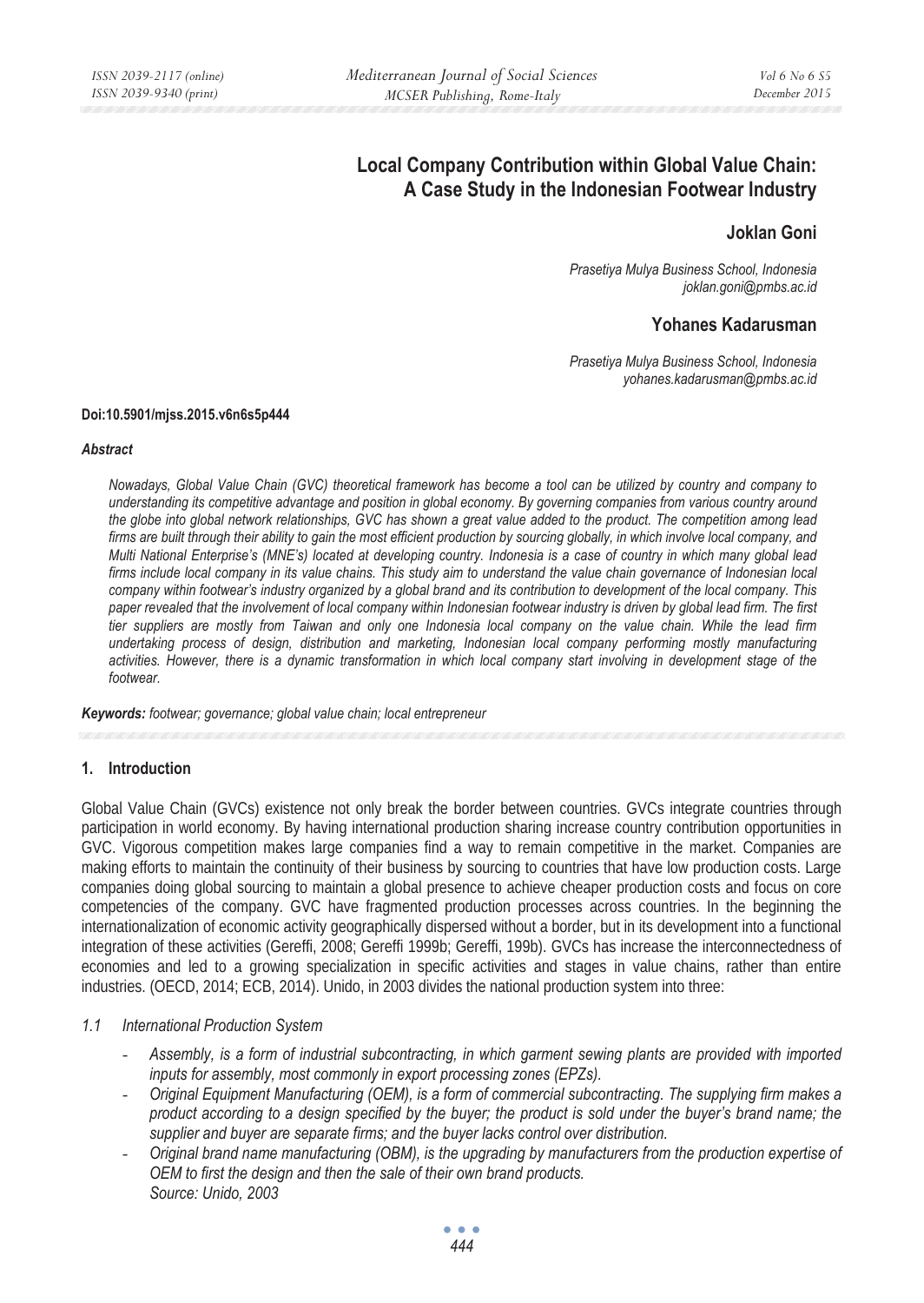| ISSN 2039-2117 (online) | Mediterranean Journal of Social Sciences | Vol 6 No 6 S5 |
|-------------------------|------------------------------------------|---------------|
| ISSN 2039-9340 (print)  | MCSER Publishing, Rome-Italy             | December 2015 |

In the beginning there are two types of international economic networks, ie buyer-driven and supplier-driven (Gereffi, 2001). This is a factor that determines the role of each actor in the value chain. The role of value chains partners evolve and adapt to the market condition. Gereffi, Humprey and Sturgeon (2003) mapped five different governance structures and footwear industry is the buyer driven and captive governance structure. Footwear industry has the characteristics of the lead firm as the brand owner, do sourcing to countries who are able to carry out production in accordance with the standards specified by the lead firm. The brand owner has a very high bargaining power in the Global Value Chain to determine which producers will get an order for production and exerts close control on the production. Brand owner in footwear consists of 5 players including Nike, Adidas, Reebok, Puma and New Balance which holds 70% market share (Transparency Market, 2012).

The lead firm begin to look at the Asian countries that have low labor costs for production, including Indonesia. Since the 1990s foreign companies started to invest in Indonesia. It brings positive impact to the development of the shoe industry in Indonesia. One of the brand owners, adidas, sourcing from Indonesia and put Indonesia as third shoes manufacturer after China and Vietnam.

#### *1.2 Indonesia Footwear Industry*

Indonesia Footwear industry first appeared in 1920s started when an employee of the Dutch quit their jobs and started making his own shoe company, which was known as the embryo of a shoe business in Cibaduyut and known as a cluster of local shoe production reached 4 million pairs per year. Direct investment for the shoe industry began in 1931 at the time of Bata, the Czech company began to set up factories in Kalibata. The oldest company still continues to operate with the number of outlets reach 500 outlets.

The development of the shoe industry in general is dominated by international brands for export destinations such as Nike, adidas and several other international brands. The brand owners apply a very strict rule in the implementation of production activities, including to suppliers. One of the rules is in the form of treatment of workers, which requires companies in Indonesia adhere to strict labor rules. Its regulations include minimum wages in accordance with government regulations, safety equipment and health facilities. Indonesian preferred by brand owner for being able to meet the requirements demanded. Shoe production in Indonesia is famous because it has advantages in quality. Lead firm sourcing to Indonesia for products that have high quality. Indonesia footwear manufacture several types of shoes from athletic shoes to NATO military boots.

| Adidas          | Cerini              |                      | <b>Michelin</b> | Ananda Singgih  | GAP             |
|-----------------|---------------------|----------------------|-----------------|-----------------|-----------------|
| Mod 8           | Chatham             | Andre Valentino      | Converse        | New Era         | <b>Nike</b>     |
| <b>Sledgers</b> | <b>Hush Puppies</b> | Oakley               | <b>Specs</b>    | Deichmann       | Kappa           |
| Osh Kosh        | <b>Starmon</b>      | <b>Bata</b>          | Diadora         | Sunly           | <b>Beltoni</b>  |
| <b>Dockers</b>  | <b>Kickers</b>      | Pakalolo             | Piero           | <b>Tomkins</b>  | <b>Benetton</b> |
| Eagle           | Pierre Cardin       | Tommy                | Hilfiger        | <b>Bertinni</b> | Ecco            |
| Lacoste         | Reebok              | <b>Bubblegummers</b> | Ellesse         | Rockport        | Uniform         |
| Logo            | Marie Claire        | Fila                 | Salamander      | YongkiKomaladi  | Carvil          |

Based on data from the Trade Department following several brands that are produced in Indonesia, among others:

### **Source:** TREDA, 2009

Since the 1980s, Indonesia Footwear industry began to grow with the support of the government to attract foreign investment. The existence of Footwear Industry in Indonesia strengthened with the establishment of the Indonesian Footwear Association in 1988. At that time the Minister of Industry collects Footwear entrepreneurs in Greater Jakarta, West Java and Central Java to form this association.

Shoe companies in Indonesia spread throughout Indonesia ranging from small companies to companies that produce for export. Until now there are 250 registered industries. Most of the company is centralized in Java, mostly in Jakarta, Bekasi, Tangerang and Surabaya. Quality and good input is one of the key growth footwear industry in Indonesia.

This growth marked by increasing annual export value of Indonesia. With the gross domestic product (GDP) \$ 873 billion in 2013, Indonesia is one of the larger emerging market economies in Southeast Asia with 23% contribution come from manufacturing (ADB, 2014). Below figure shows sectoral composition of Indonesia's GDP 2013: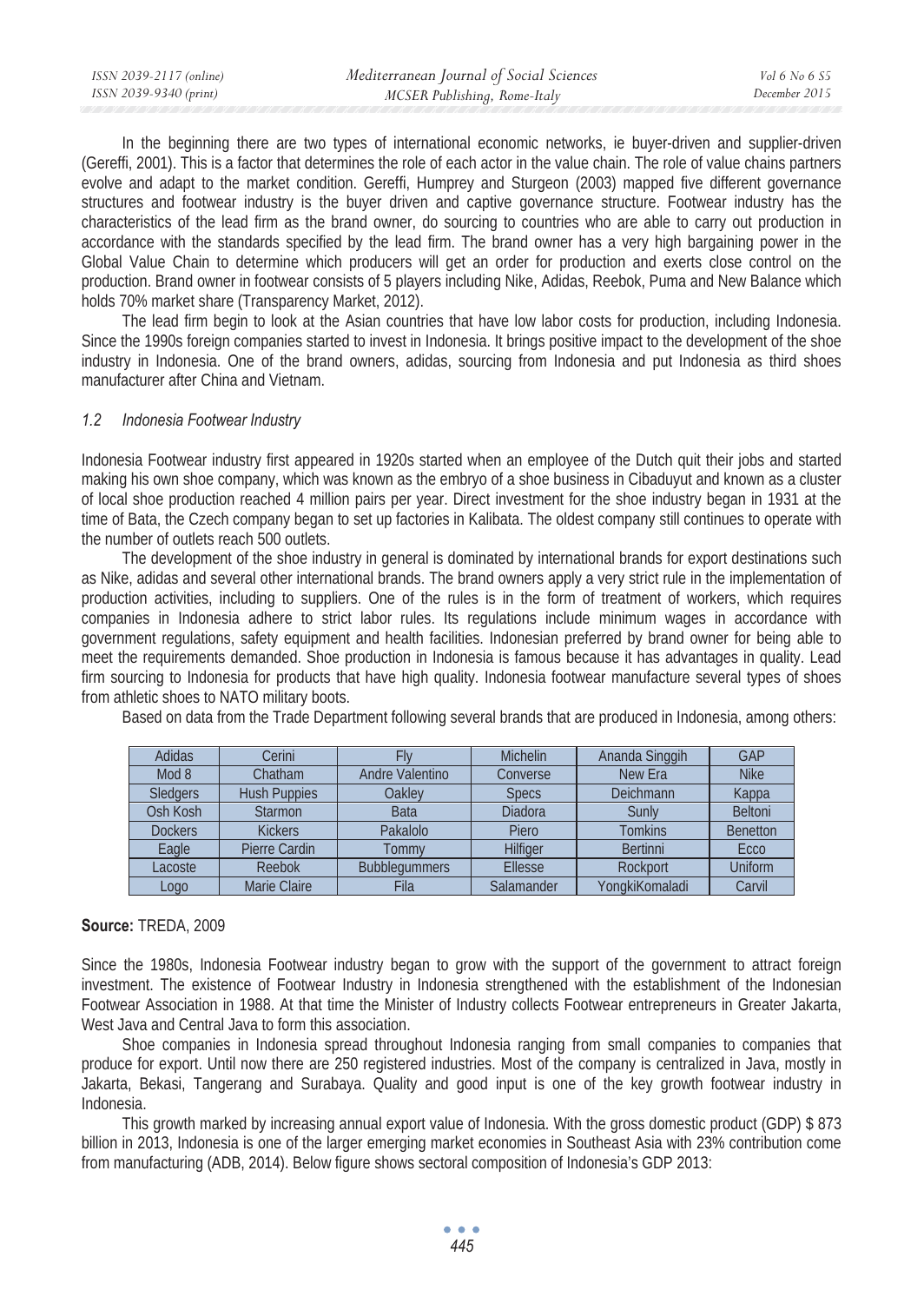

### **Source:** FIBN 2014

Until now, Indonesia is one of the world's largest exporter of shoes and footwear industries. The ministry of trade data shows footwear record average growth 26.05% annually and this sector contributed 4.5% of the total manufacture workforce and employee more than 400,000 direct labors. It estimates revenues from footwear export in 2013 were around \$ 4 billion with 79% contribution from sports footwear (EIBN, 2014). Leather footwear including athletic shoes becomes the largest contributor to exports.

| Rank | Countrv                 | 2009   | 2010   | 2011   | 2012   | 2013   |  |
|------|-------------------------|--------|--------|--------|--------|--------|--|
|      | China                   | 28.016 | 36.634 | 41.722 | 46.811 | 50.766 |  |
|      | Italy                   | 9.165  | 9.868  | 11.610 | 10.823 | 11.785 |  |
|      | Vietnam                 | 4.152  | 5.230  | 6.718  | 7.515  | 11.555 |  |
|      | Germany                 | 3.691  | 3.942  | 5.199  | 4.626  | 5.152  |  |
| 5    | Belaium                 | 3.514  | 3.683  | 4.157  | 4.306  | 5.131  |  |
| 6    | Indonesia               | 1.736  | 2.502  | 3.302  | 3.525  | 3.860  |  |
|      | of which athletic shoes | 780    | 1.089  | 1.358  | 1.334  | 1.372  |  |

#### **Leading Footwear Exporting Countries (exported value in billion USD)**

**Source:** GBG adopted from ITC calculations based on UN Comtrade data reported by Governments

Since the early 2000s, competitions among manufacturing countries become very tight. Large companies see China and Vietnam as a country that has a greater potential. These countries are able to compete with the competitiveness of Indonesia with cheap labor and government policies that support the development of the industry. This has an impact to the percentage of orders from Indonesia. Brand owner companies divert some production sourcing from Indonesia to China and Vietnam. But this did not last long. Trends siding with Indonesia back. Firms in Indonesia is slowly regain share in the global market. It is caused by conditions in China which makes the production of goods in the country are more expensive due to China's rising industrial capacity and increasing their value chain. Today, once again the company shoe manufacturer in Indonesia flooded again with orders from outside.

## **2. Literature Review**

At first the concept of value chain began in 1970 with the 'commodity chain' (Bair, 2005).Then came the 1994 global concept of commodity chains and global capitalism (Gereffi & Koerzeniewicz, 1994a). In general, the value chain is defined as the overall activities that provide added value to provide goods and services through the stages in the production, from the design, the input of raw materials to the production, distribution, sales and after-sales service. (Kaplinsky, 2004; Kaplinsky and Morris, 2000; OECD, 2014; European Central Bank, 2014; Banga, 2014). Global Value Chain analysis focuses on the relationship between international companies in the production process, emphasizing the role of the lead firm that does integration is functionally and activities that spread internationally (Gereffi and Kaplinsky, 2001). Activity in the Global Value Chain can be done by one company or divided into multiple companies and locations can be done in one location or spread across the world. Global Value Chain concept covers all phases are used to analyze goods and services ranging from innovation to the process of commercialization (CGGC, 2005).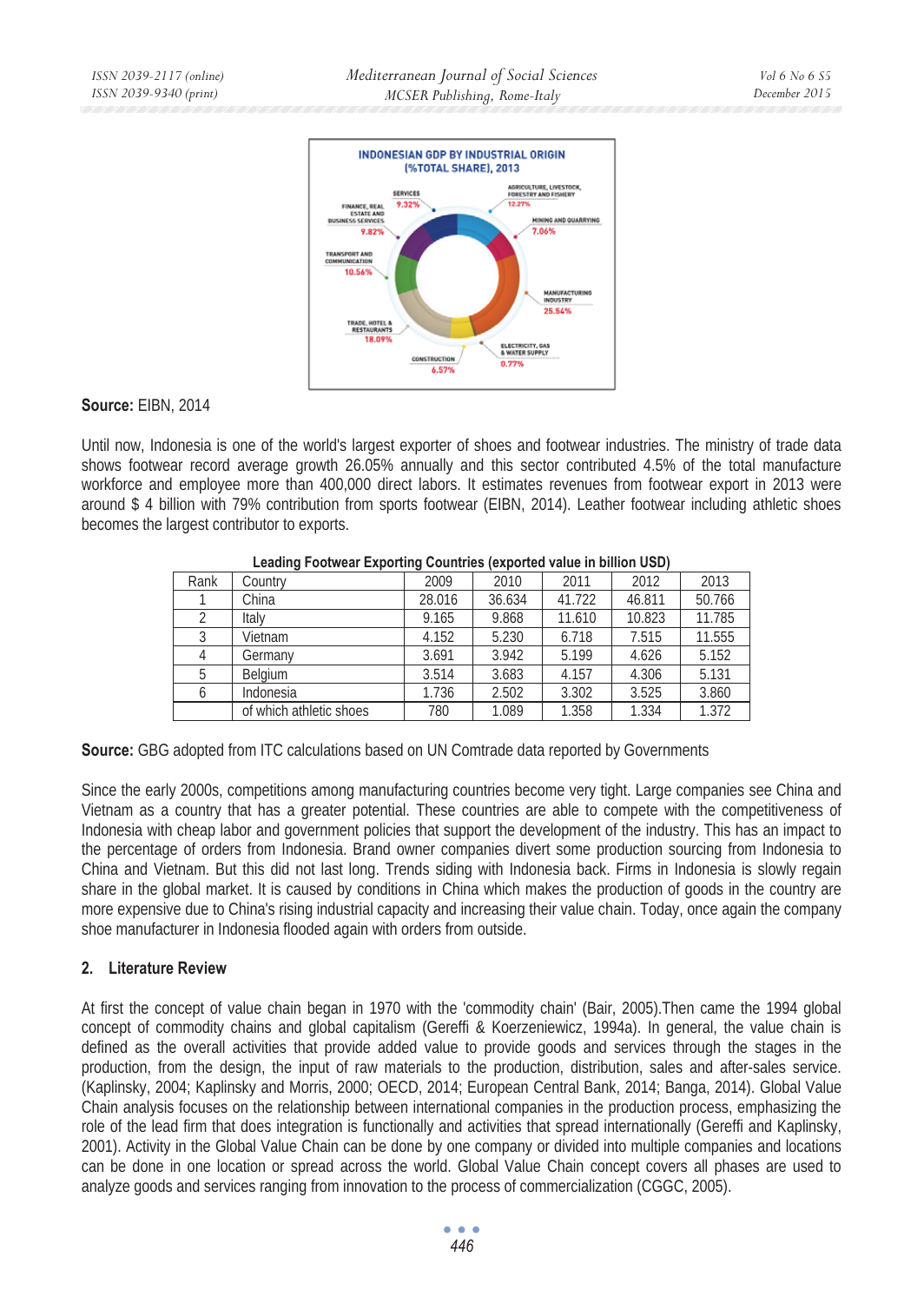| ISSN 2039-2117 (online) | Mediterranean Journal of Social Sciences | Vol 6 No 6 S5 |
|-------------------------|------------------------------------------|---------------|
| ISSN 2039-9340 (print)  | MCSER Publishing, Rome-Italy             | December 2015 |

Global Value Chain Governance approach was first introduced by Gereffi, 1994, with the understanding governance as 'driving', which later on describe as a producer or buyer driven. (Gereffi & Korzeniewicz, 1994b)

Producer-driven chains usually an integrated industrial enterprise, large, and transnasional which plays a central role in the chain. Usually a company with capital and technology-intensive, such as automotive companies, aircraft and electrical machinery. Whereas, buyer driven chains are large retail companies, brand name Merchandizer are generally labor intensive, consumer goods industries, such as enterprise clothes, shoes, toys and electronics.



## **Source:** Gereffi (2001)

The role of value chain partners evolve in the value chain impact to the form of governance structure. Gereffi, Humprey and Sturgeon (2003) mapped five different governance structure hierarchy, captive, realtional, modular and market. They also indicated three key factors determine the value chain structure: complexity of the transactions, codifiability of information and capability of suppliers. Footwear is a good example to captive value chains.

To maintain competitiveness, the company strives to achieve global presence, by outsourcing to countries that are capable of production with low cost and focus on the core competencies. As the development of globalization, the first company to import parts or seeking sourcing of production sites, new suppliers are now emerging global suppliers (Sturgeon, 2008). This has obvious implications for the industry, such as the transformation of the functions and relationships between suppliers, a growing number of suppliers are involved in the design, production, create a complete module, while the concentrations of the value of manufacturing engineering, product quality and customer service (Alonso, 2011). There are several studies focus on the GVC governance explored the internal and external structure (Humphrey & Schmitz, 2004; Schmitz, 2004; Gereffi, Humphrey and Sturgeon, 2003; Gereffi et al., 2005; Tran & Phillips, 2013, Tijaja & Faisal, 2014).

On the GVC approach there are comparative GVC analysis (value distribution approached and Input:Output approached) and Comparable studies (traditional and non traditional) (ODI, 2008; Josephine, 2009; Frederick 2014).

Gereffi on OECD 2013 provide key factor affecting developing countries participation in GVC. Some studies also figure out the role of Asian firm in restructuring GVC (Azmeh & Nadvi, 2014) and how to improve competiveness through cluster (Yusuf & Trondsen, 2013; Hayat, 2014, Humphrey & Schmitz, 2002).

Limitation of this research as generally is the case study on a limited basis for generalization and subjective bias (Yin, 2003). The discovery in this research is specific to the situation observed. However, this limitation does not affect the validity and reliability of outcomes, because the purpose of this research is not to generalize but to provide anecdotal evidence and describes the condition of the footwear industry in Indonesia.

## **3. Methodology**

Exploratory case study approach used in this research to get the Global Value Chain framework footwear company in Indonesia. Writing at the start by doing a preliminary study of the application of Global Value Chain in the industry in Indonesia. Then made plans to sharpen focus and formulation problems. The study was carried out from November 2014 to April 2015 and consisted of conducting semi-structured interview with adidas manager-Head of Planning footwear (as a lead firm) and senior manager of the factories (as 1st tier supplier) with quantitative data supported by the company's internal data. A total of 5 factories out of 7 factories were conducted to senior manager of the company and 1 senior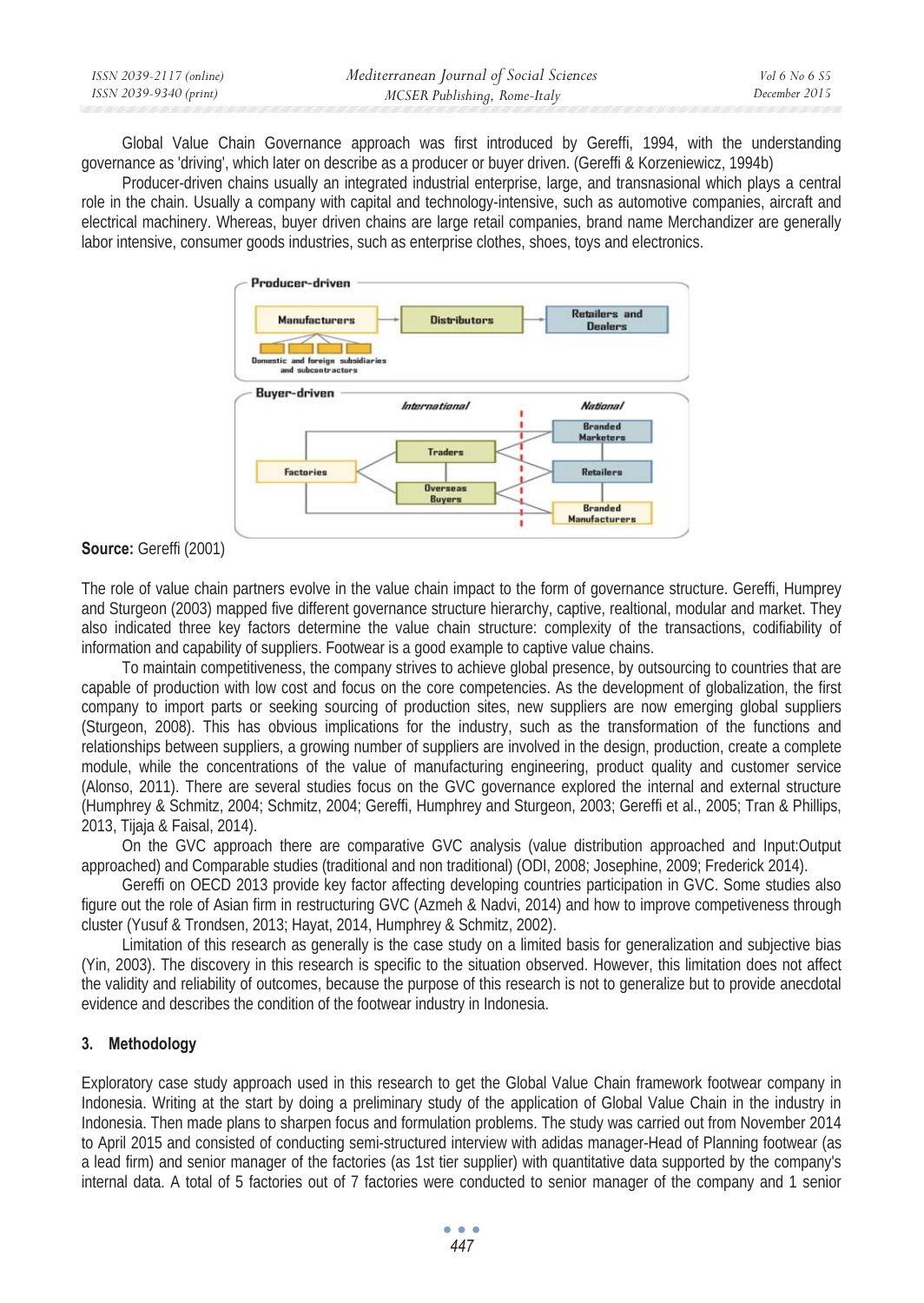manager of adidas in Indonesia.

To get Footwear Global Value Chain framework, for the lead firm adidas chosen as a case study in the research, because this company is one of the largest footwear company in the context of applying the lead firm Global Value Chain in running the business in Indonesia. For the first tier supplier, Panarub is chosen as the only local company from Indonesia while others are company from Taiwan and Korea.

adidas is a German multinational company founded by Adolf Dassler based in Herzogenaurach. Adidas is the largest producer of sports in Europe, initially producing shoes. Now the company is venturing into the clothing and accessories of various sports ranging from football, handbags, sunglasses and so on. Some brands under the auspices of the adidas Group, among others: adidas, Reebok, TaylorMade (Ashworth) for golf, Rockport. In its annual report adidas 2014, the company recorded sales of euro 14.534 million. Contributions of footwear by 46%, clothing 43% and 11% hardware. Footwear sales recorded an increase of 5%. This is a contribution come from increment on sales of running shoes and adidas NEO products that cater to young people. The NEO product itself is one of the products in the product development done in one factory in Indonesia. The company implemented multi-sourcing with suppliers composition of 83% from Asia, 9% America 7% Europe and less than 1% of Africa. For the production of footwear from Asia, Vietnam occupied the first position with 39%, China down to the second position (27%), and Indonesia the third position by 23%.



**Source:** adidas website, 2014

Panarub Industry is local company started in 1968 by Lukas Sasmito, produced rubber sponge and "Lily" plastic sandals. Panarub located in Tangerang with factory area around 20 Ha and 25 lines hi tech production line with around 9,000 employees. The company has 45 years collaboration with adidas, start partnership with adidas brand in 1988. Afterward, in 1998, Panarub appointed to be adidas football speciality center and 2000 began produced Predator model for World Cup 2000. Company continues expand the business from one factory into additional 2 factories: Panarub Dwi Karya (Benoa) and Panarub Dwi Karya (Cikupa). Company expanded the business to setup a raw material company to support Panarub with technology called SL Rubber, special rubber for adidas football professional shoes since 2012. Panarub produced 1.25 – 1.4 milion pairs of shoes per month. Panarub has been a strategic partner for adidas in producing high quality football shoes with techonology innovation which bring the only Local Indonesian company awarded as "The Most Innovative Factory" two year in the row.

## **4. Findings**

### *4.1 Factory contribution in footwear global value chain*

When adidas first start order from Panarub Industy in Indonesia in 1988, factory only produce shoes as per adidas design. The research and development of the product, design, and marketing come from lead firm while factory only produce the shoes as per requirement. The lead firm involved in most of the aspect included supplier decision for the raw material used in production. They will provide factory with approved supplier list. Below figure show footwear global value chain, where intially factory only involve in the production part.



**Source:** (Stacey Frederic 2014), modified by author.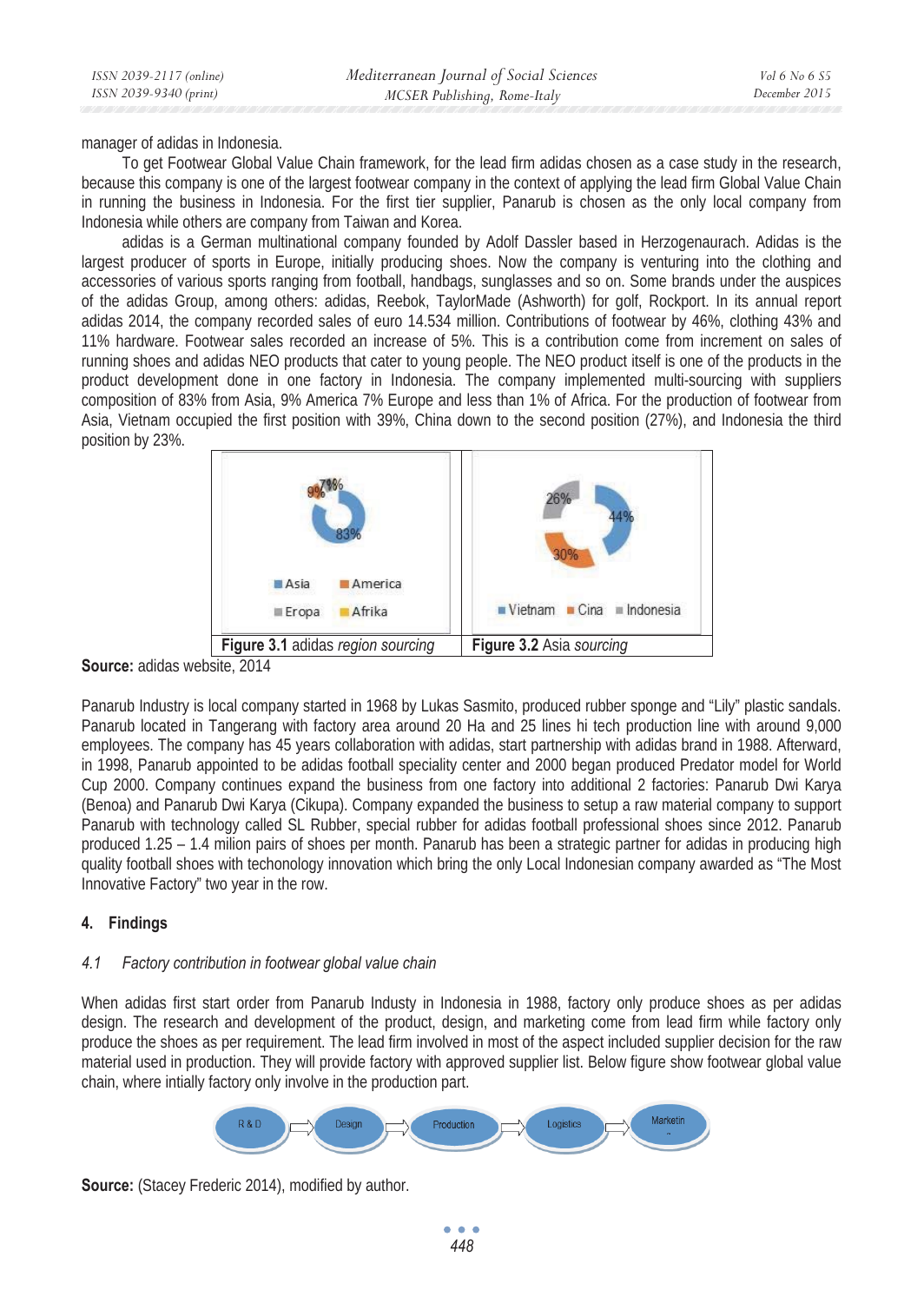| ISSN 2039-2117 (online) | Mediterranean Journal of Social Sciences | <i>Vol</i> 6 No 6 S5 |
|-------------------------|------------------------------------------|----------------------|
| ISSN 2039-9340 (print)  | MCSER Publishing, Rome-Italy             | December 2015        |

In the recent year, factory work closely with adidas in the stages of product development up to the completion of product prototype by supplying the customer designs and engineers with feedback on the product designs. Together, companies develop certain proprietary technologies for the manufacture and components as well as the processing technique. adidas develop their primary supplier by involve factory in the development stages. adidas categorized factory into two, as a production factory or development factory. For the production factory, they will have development center in different location. Usually in China or Vietnam, while for development factory, they will also do production. In Indonesia, Panarub appointed to be adidas football speciality center. In the beginning, design and development come from brand owner (adidas) and factory (Panarub) only produce the shoes.

Since Panarub appointed as adidas football speciality, company continue become a strategic partner for adidas. In 2012, Panarub setup a division: adidas innovation technology (AIT) that responsible to develop a model for adidas football shoes. Adidas place their employee in division to work together with factory to develop new product. Factory send the prototype product to adidas marketing in Germany, then adidas review it by offered shoes to the market (athlete, buyer, lab test and so on.) all over the world. This salesmen sample approximately 5,000 pairs. Then, if buyer agree and commit to buy certain volume, adidas will ask factory capability to produce.

adidas as global buyer also invest in their supplier competence, but they required their supplier to be dominant or exclusive (Gereffi, Humprey and Sturgeon, 2005)

## *4.2 Global suppliers*

GVCs framework identify new actor in global economy (e.g., global buyers and global suppliers) (Sturgeon and Gereffi, 2008, Sturgeon at al 2008). UNCTAD 2013 showed due to global financial crisis implied the structural changes in the GVC. One of it consolidation where instead of having number of first tier suppliers, more lead firms prefer to source from larger and competent first tier suppliers. Having global buyers invest in Indonesia stimulate foreign direct investment (OECD 2013b). Back in 2012 for Indonesia, adidas has more than 10 suppliers, now, they only have 4 global suppliers. Initially, some of the factories stand alone deal with adidas but they were push to join with other factory from other countries. adidas want to limit deal with supplier by creating group suppliers. With these global suppliers, adidas will only need to deal with 4 groups, who will allocate the order base on the capability and situation of the order and factory. Below figure showed footwear global value chain:



Source: Author, adopted from Gereffi and Memedovic 2003



Tabel 4.1 showed adidas four group suppliers: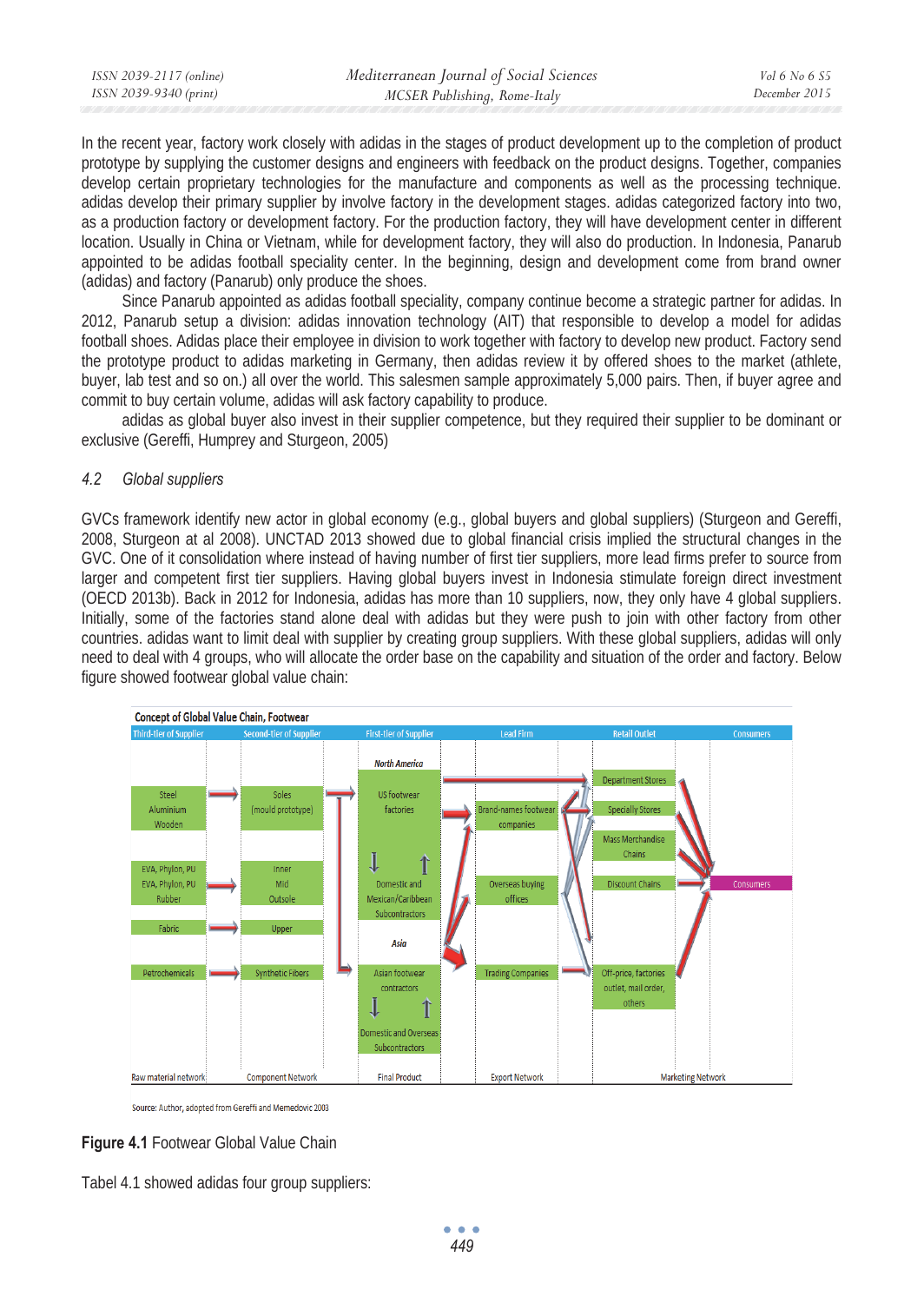## **Tabel 4.1.** adidas Footwear Global Supplier

| l No           | <b>Group Name</b>                          | <b>Establised</b>   | Expand | <b>Production</b><br>country | Factory name                                                                                                          |
|----------------|--------------------------------------------|---------------------|--------|------------------------------|-----------------------------------------------------------------------------------------------------------------------|
|                | Pou Chen Group/<br>Yu Yuen                 | Taiwan, 1969        |        | China                        | Dong Guan Pou Chen Footwear Co Ltd<br>Zhong San Sanxiang Pou Yuen Footwear Co. Ltd<br>Yu Yuen (Anfu) Footwear Co. Ltd |
|                |                                            |                     | 1994   | Vietnam                      | Pou Yuen Vietnam Cmpy Limited<br>Pouyuen Vietnam                                                                      |
|                |                                            |                     | 1992   | Indonesia                    | Pou Chen (PT. Nikomas Gemilang)<br>Glostar Indonesia<br>Glostar Indonesia 2                                           |
| $\overline{2}$ | Shyang shin Bao Group/<br>Shyang way Group | Taiwan              |        | Indonesia                    | Shyang Yao Fung (SY2)                                                                                                 |
|                |                                            |                     |        | Vietnam                      | Shyang Hung Cheng Co                                                                                                  |
|                |                                            |                     |        | Myanmar                      | Shayng Jhuo Yue Co                                                                                                    |
| 3              | Ching Luh Group                            | Taiwan              | 2007   | Indonesia                    | Ching Luh Indonesia<br>Ching Luh Indonesia 2                                                                          |
|                |                                            |                     | 1989   | China                        | Ching Luh Shoes Co., Ltd<br>Lian Jiang Ching Luh Shoes Co., Ltd                                                       |
| 4              | Evervan Group                              | Chinese & Indonesia | 1988   | Indonesia                    | PT Panarub Industry                                                                                                   |
|                |                                            |                     |        | China                        | Evervan Deyang Footwear<br>Evervan Qingyuan Footwear                                                                  |

**Source:** Authors adopted from adidas annual report 2014

In Indonesia, 1st tier supplier for adidas come from seven factories with four groups. Tabel 4.2 showed footwear factories in Indonesia and their locations:

**Tabel 4.2.** Footwear factories in Indonesia

| N <sub>0</sub> | Company name                 | Group                         | <b>Location</b> |
|----------------|------------------------------|-------------------------------|-----------------|
|                | PT Panarub Industry (adidas) | Evervan, Chinese & Indonesian | Tangerang       |
|                | PT Nikomas Gemilang (adidas) | Pou Chen owned by Taiwanese   | Serang          |
|                | PT Glo star (reebok)         | Pou Chen owned by Taiwanese   | Sukabumi        |
|                | PT Glo star 2 (adidas)       | Pou Chen owned by Taiwanese   | Sukabumi        |
|                | PT Parkland World Indonesia  | No group owned by Korean      | Serang          |
|                | PT Ching Luh Indonesia       | Ching Luh owned by Taiwanese  | Tangerang       |
|                | PT Shyang Yao Fung           | Shyang Shin Bao by Taiwanese  | Tangerang       |

## **Source:** Authors

There is one factory with no group. Out of this seven factories, Panarub is the only factory which owned by local Indonesian. The rest of the factories are a direct foreign investment from Taiwan and Korean. Government regulation on the local content, impact the adidas strategic sourcing. Factory in Indonesia has reached 60-70% of the raw material are sourcing locally. The regulation stimulate investor to setup a production facility for material required for shoes a second tier supplier. Factory must use approved supplier list from adidas, however factory can propose 2nd tier supplier. By having supplier near the factory location will help to improve lead time. adidas team will visit the factory to assess the 2nd tier suppliers. Base on adidas subcontractor factory list, following are the suppliers list in Indonesia: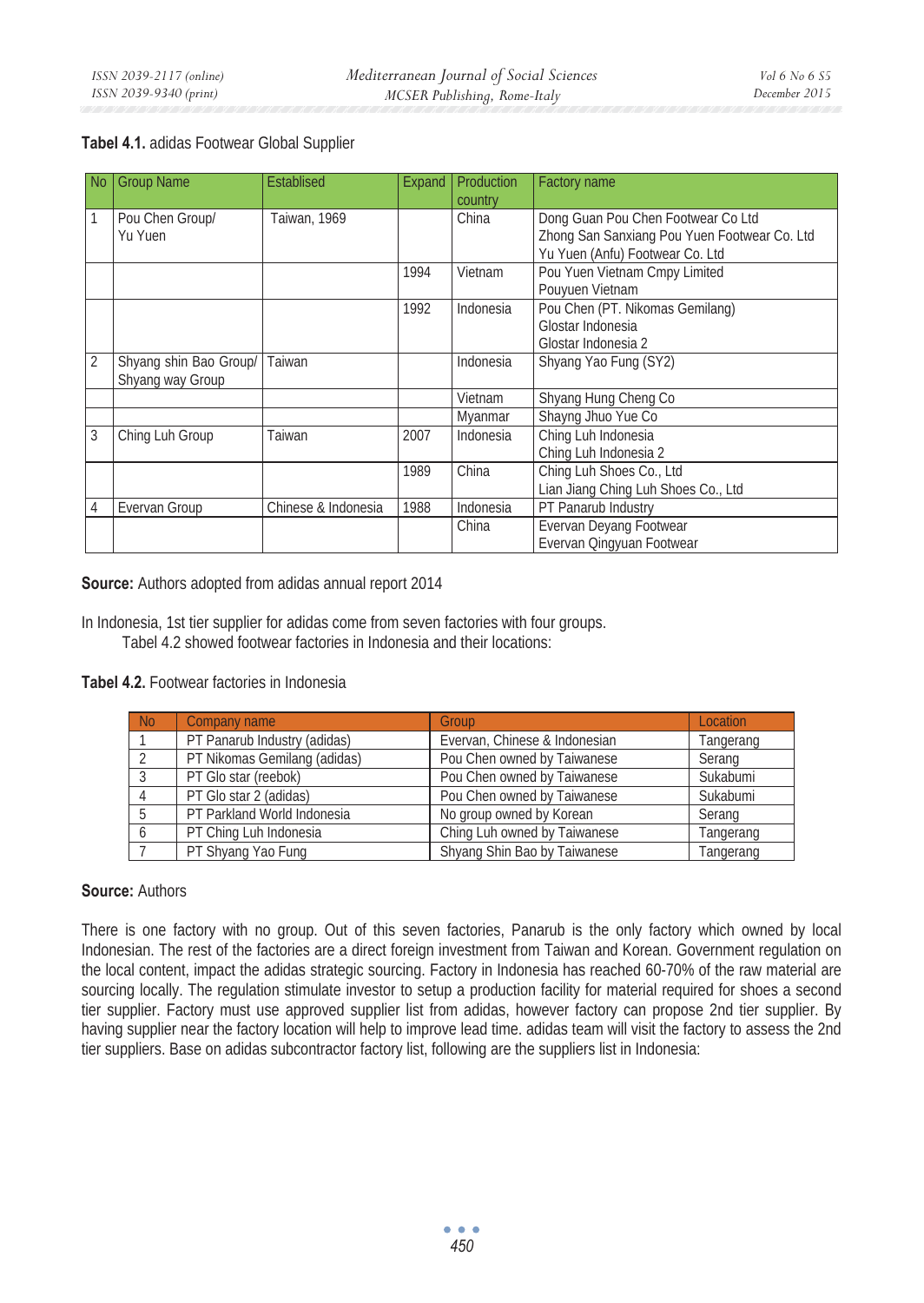| <b>No</b>      | <b>Supplier Name</b>                  | Location  | <b>Materials</b>          |
|----------------|---------------------------------------|-----------|---------------------------|
|                | Namkwang Tech Indonesia               | Serang    | Metal - korea             |
| $\overline{2}$ | PT Anugerah Cipta Mould Indonesia     | Tangerang | moulding machine - korean |
| $\overline{3}$ | PT Baiksan Indonesia                  | Tangerang | Leather - korea           |
| $\overline{4}$ | PT Citra Bina Maju Jaya               | Tangerang | Embroidery                |
| 5              | PT Dong A Decal                       | Jakarta   | Printing-korea            |
| 6              | PT Evertech Plastic                   | Serang    | Packaging -taiwan         |
|                | PT Framas Plastic Technology          | Bekasi    | Sole-germany              |
| -8             | PT Hanjin Insole Indonesia            | Karawang  | Sole - korea              |
| $\mathsf{Q}$   | PT Korin Technomic                    | Tangerang | Mould - japan             |
| 10             | PT Korye Polymer Jaya (Polymer Utama) | Tangerang | Sole                      |
| 11             | PT Sinar Utama Jaya Abadi (SUJA)      | Tangerang | Fabricated rubber product |
| 12             | PT Sung Shin Indonesia                | Bekasi    | Shoe manufacture- korea   |

**Source:** Authors, partially adopted from adidas website 2014

Most of the 2nd tier suppliers are a foreign direct investment from Taiwan and Korea.

#### *4.3 Factory expansion (1st tier supplier)*

Shifting order from China to Indonesia due to dumping policy and Vietnam current situation has positively impact the 1st tier supplier in Indonesia to expand their production capacity. With the current challenges ie labor wage increment, factory start looking for alternative production facility location. Most of the factory start build their production facility in Central Java, ie Panarub will start their production in Brebes on June 2015. There are some challenges on the labor skill, thus to anticipate this situation, Panarub plan to allocate production for standard product with less complexity for factory in Central Java. On the other side, adidas as brand owner also aware that their past experience moving production facility around the world base on the low labor wage will have the limit. Ten years ago they closing down their production facility in Singapore and Malaysia. Base on their past experince they start encourage 1st tier supplier to start consider automation on the production facility. adidas conduct a workshop or each factory to share their production facility and Panarub is one of the factory who start utilize automation. Due to their location limitation, Panarub implement robotic system which help them to manage their labor cost, reducing almost thirty percent of the labor in past two year.

### **5. Conclusions and Further Research**

Based on the qualitative research with adidas footwear factory (1st tier) in Indonesia, adidas pursue the global supplier. These suppliers dominate by foreign direct investment from Taiwan and Korea. Out of 7 factory only 1 factory owned by local Indonesian. According to the study, due to requirement on local content and lead time also stimulate another foreign direct investment for 2nd tier supplier in Indonesia.

The study also showed there has been change on the contribution of the supplier, from only doing "sewing", now, involved in development stage of the product. Some of the factory is appointed as development factory.

Shifting order from China and Vietnam to Indonesia, positively impact the production capacity which required supplier to increase their production volume. Goverment policy on the labor wage, required factory to expand their production facility to other location in Indonesia with lower labor wage.

This study only deal with the exposure of some adidas footwear 1st tier suppliers in Indonesia to find their contribution in adidas footwear global value chain. It is interesting to know how these supplier can get the sustainability as a strategic supplier through technology innovation and expand their role in the global value chain. Also interesting to learn how to increase local enterpreneur and involve SME's participation as a 2nd tier suppliers in footwear global value chain (Branziskas, 2013; Rolly, 2014; Alonso, 2012 ).

### **References**

Alonso, Jorge., Oscar F Contreras and Jorge Carrilo(2012). Local entrepreneurship within Global Value Chain: A Case Study in Mexican Automotive Industry (2012). *World Development*, Vol. 40, No. 5, pp. 1013–1023

Aprisindo. (2012). *Indonesia Footwear Industry Development*. Presented for 3rd EU-Indonesia Business Dialogue (EIBD).

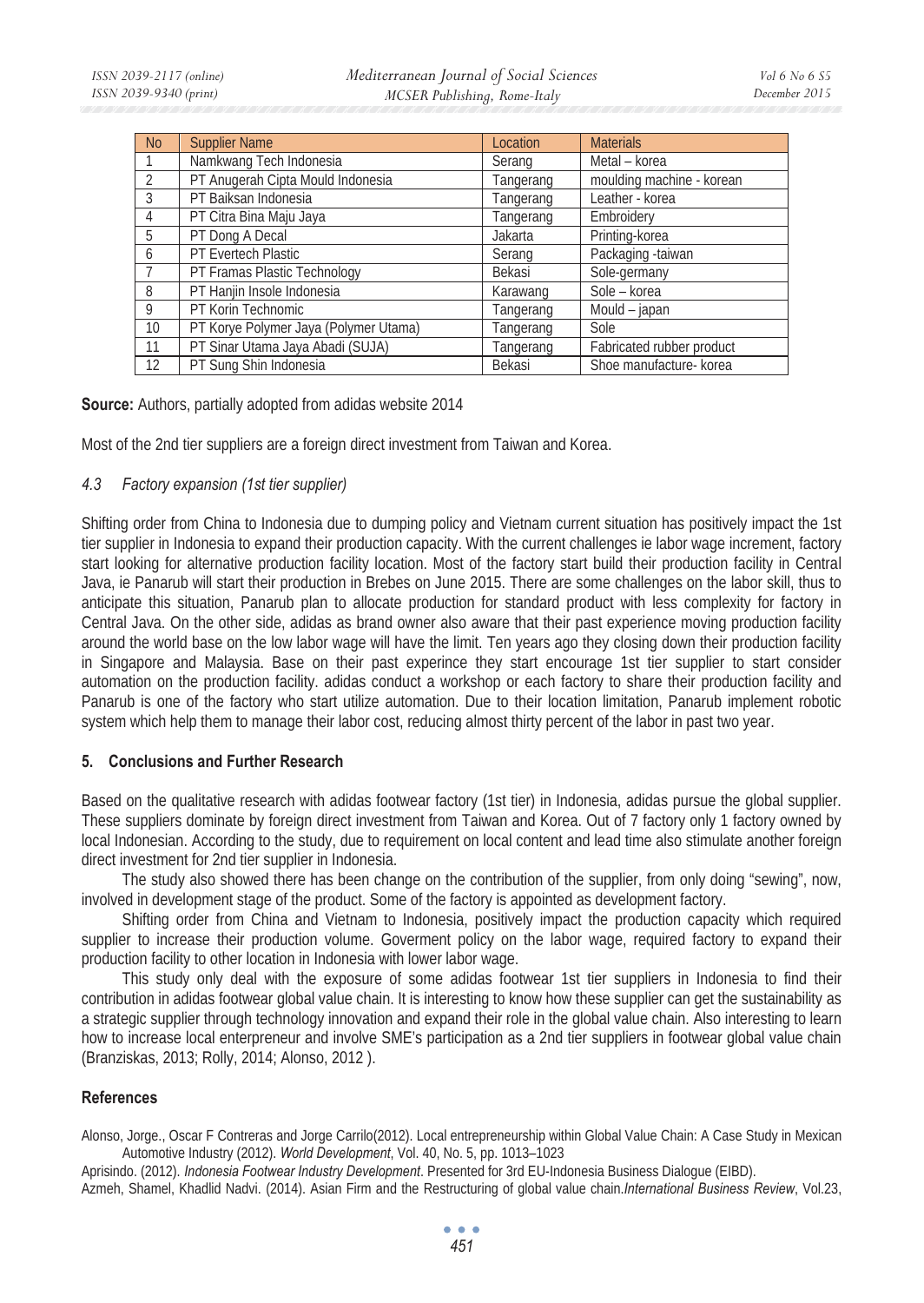pp. 708-717

- Branziskas, Sigitas and Julisu Beinoravicius. (2013). SMEs and integration driving factors to regional and global value chains. Procedia – Social and Behavioral Sciences, vol. 110, pp 1033-1041
- Bloomberg. *Bloomberg.com*. Retrieved from Bloomberg on 31 April 2015 from http://www.bloomberg.com/research/stocks /private/snapshot.asp?privcapId=5689362
- Bair, J., & Dussel, E. (2006). Global commodity chains and endogenous growth: Export dynamism and development in Mexico and Honduras.*World Development*, 34(2), 203–221.
- Ching Luh Website. (2015). *chingluh.com*. Retrieved 30 April 2015, from http://www.chingluh.com/website/en/Develop.php
- CGGC. (2005). Global Value Chain Initiatives. Retrieved April 31, 2015, from www.globalvaluechains.org
- ECB. (2014). *Mapping Global Value Chain*. European Central Bank: Working Paper Series.
- EIBN. (2014). *Textile & Footwear*. EIBN sector reports
- Faisal, M. and Julia Tijaja. (2014). Industrial Policy in Indonesia: A Global Value Chain Perspective. *ADB Economics Working Paper Series*, No.411
- Frederick, Stacey. (2014). *Combining the Global Value Chain and global I-O approached*. International conference on the Measurement of International Trade and Economic Globalization.
- Gereffi, G. (2001). Shifting Governance Structures in Global Commodity Chain. *American Behavioral Scientist,* Vol. 44, pp.1616-1637
- Gereffi, G. (2011). Global value chain and international competition. *The Antitrust Bulletin*, Vol. 56, No. 1
- Gereffi, G. (1999a). International trade and industrial upgrading in the apparel commodity chain.*Journal of International Economics*, 48(1), 37–70.
- Gereffi, G. (1999b). A Commodity Chain Framework for Analyzing Global Industries.
- Gereffi, G., & Kaplinsky, R. (2001). The value of value chains: Spreading the gains from globalization. Special issue.*IDS Bulletin*, 32(3), 1–12
- Gereffi, G., Humphrey, J., Kaplinsky, R., & Sturgeon, T. J. (2001). Introduction: Globalisation, value chains and development. *IDS Bulletin*, 32, 1–8.
- Gereffi, G., Humphrey, J., & Sturgeon, T. J. (2005). The governance of global value chains. *Review of International Political Economy*, 12, 78–104.
- Gereffi, G., & Korzeniewicz, M. (1994a).*Commodity chains and global capitalism*. Westport, CT: Praeger Publishers.
- Gereffi, G., & Korzeniewicz, M. (1994b). The organization of buyer-driven global commodity chains. In G. Gereffi, & M. Korzeniewicz (Eds.),Commodity chains and global capitalism(pp. 95–122). Westport, CT: Praeger Publishers
- Hayat, Syed A. (2014). Indonesia Global Expansion: A Case Study. *International Journal of Global Business*, Vol. 7, 9-33
- Humphrey, J., & Schmitz, H. (2002). How does insertion in global value chains affect upgrading in industrial clusters?.*Regional Studies*, 36(9), 1017–1027.
- Humphrey, J., & Schmitz, H. (2004). Chain governance and upgrading: Taking stock. In H. Schmitz (Ed.),*Local enterprises in the global economy issues of governance and upgrading (pp. 349–382). England: Edward Elgar.*
- Kaplinsky, R. (2004). Spreading the gains from globalization: What can be learned from value-chain analysis?.*Problems of Economic Transition*, 47, 74–115.
- Kaplinsky, R. and Mike Morris. (2000). *A Handbook for Value Chain Research*
- Lang, Josephine C.2009. Cluster Competitiveness: The six negative forces. *Journal of Business Management,* Vol.15 no 1.
- ODI. (2008). *A'New' Approach to Global Value Chain Analysis*. Overseas Development Institute.
- OECD. (2007). *Staying Competitive in the Global Economy: Moving up the Value Chain*. Paris, France: Organization for Economic Development and Co-operation (OECD).
- OECD. (2008). *Enhancing the Role of SMEs in Global Value Chains*. Paris, France: Organization for Economic Development and Cooperation (OECD).
- OECD. (2013a). *Interconnected Economies: Benefiting from Global Value Chains*. Paris, France:Organisation for Economic Cooperation and Development (OECD) Publishing
- OECD. (2013b). *Connecting local producer in developing countries to regional and global value chain update*. OECD Trade Policy Paper, No. 160
- OECD, WTO & World Bank. (2014). *Global Value Chain: Challenges, Opportunities, and Implication of Policy.* G20 Trade Minister Meeting.
- Panarub Industry. (2015). *Panarub.co.id.* Retrieved on 30 April 2015, from http://www.panarub.co.id/profile/milestone
- Pou Chen Group. (2015). *pouchen.com*. Retrieved on 30 April 2015 from http://www.pouchen.com/index.php/en/about/milestone
- Rolly, Purnomo R. (2014). Country Presentation. Global value chain in Indonesia: Experiences, Policies and Strategies. Asian Development Bank, Singapore 8 May
- Banga, Rasmi. (2014). Linking into GVC is not sufficient: Do you export domestic value added contents?. Journal of Economic Integration, Vol. 29 No. 2, pp. 267-297
- Rugman, A.M, D.S.K Lim and C.H Oh. (2012). The regional and global competitiveness of multinational firms. *Academy of Marketing Science*, 40:218–235
- Schmeisser, Bjoern. (2013). A Systematic Review of Literature on Offshoring of Value Chain Activities. *Journal of International Management*, Vol. 19, pp. 390–406
- Schmitz, H. (2004). Globalized localities: Introduction. In H. Schmitz (Ed.), *Local enterprises in the global economy issues of governance*